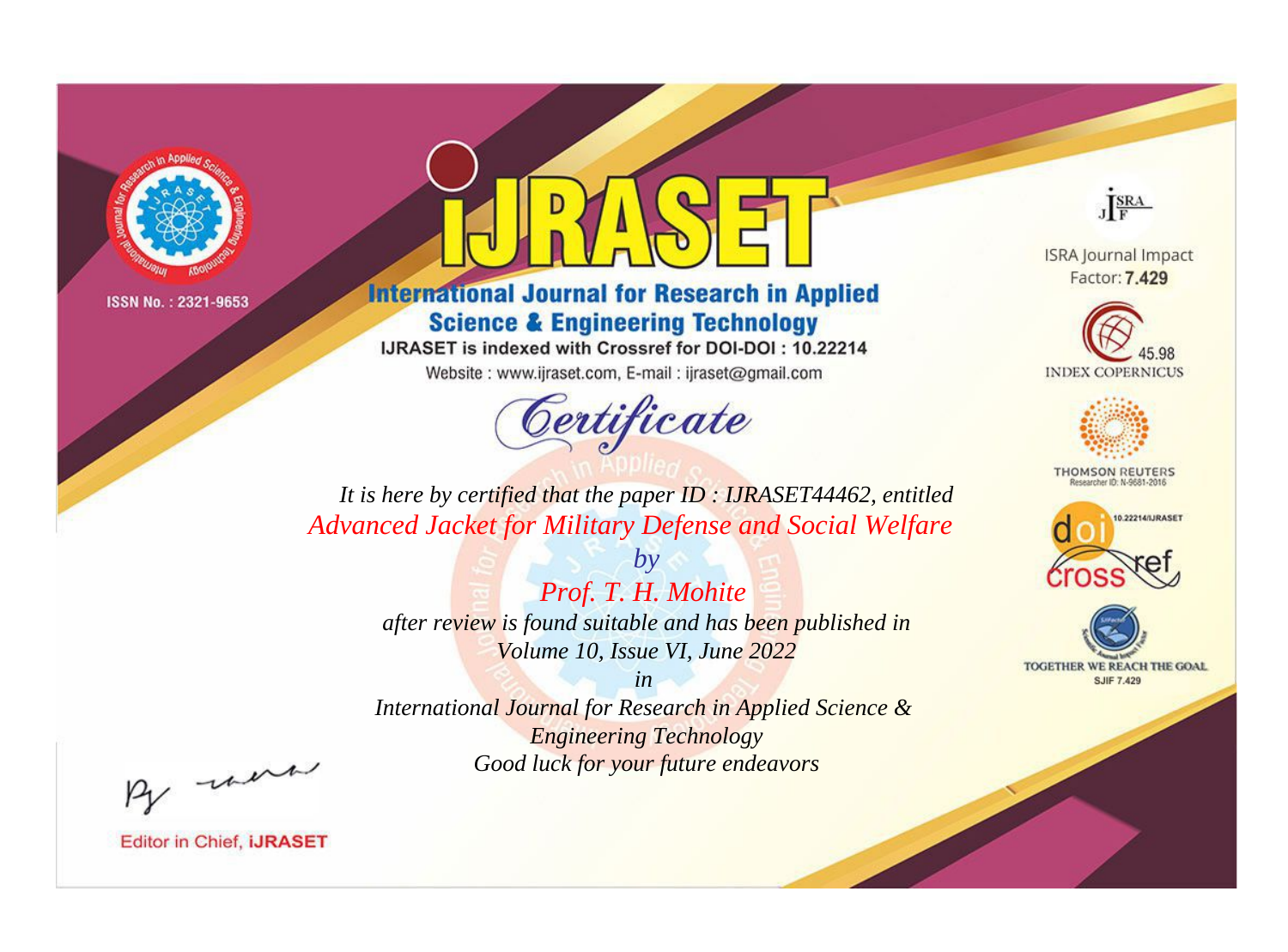

# **International Journal for Research in Applied Science & Engineering Technology**

IJRASET is indexed with Crossref for DOI-DOI: 10.22214

Website: www.ijraset.com, E-mail: ijraset@gmail.com



JERA

**ISRA Journal Impact** Factor: 7.429





**THOMSON REUTERS** 



TOGETHER WE REACH THE GOAL **SJIF 7.429** 

*It is here by certified that the paper ID : IJRASET44462, entitled Advanced Jacket for Military Defense and Social Welfare*

> *by Desai Nipankar R R after review is found suitable and has been published in Volume 10, Issue VI, June 2022*

> > *in*

*International Journal for Research in Applied Science & Engineering Technology Good luck for your future endeavors*

By morn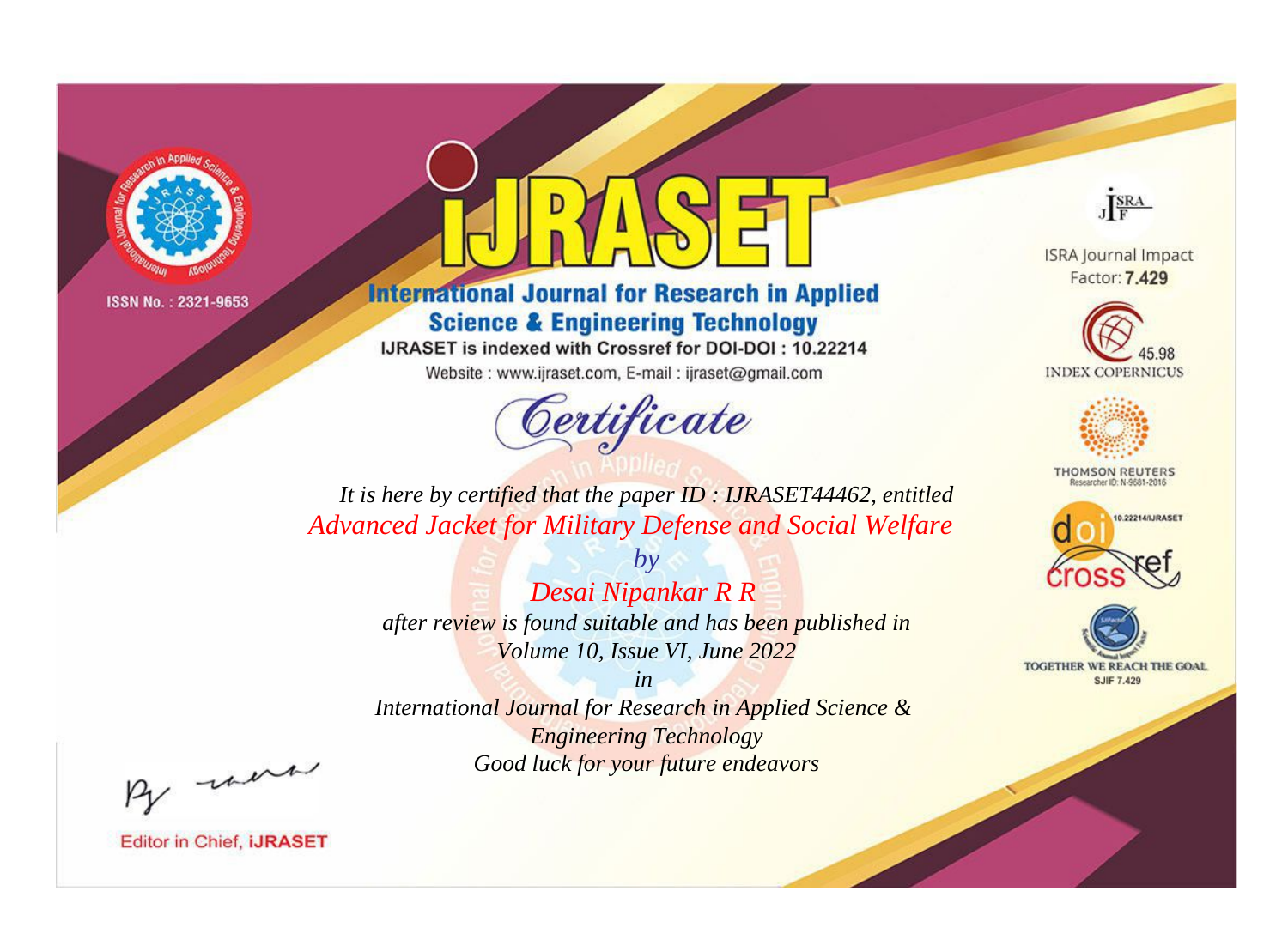

# **International Journal for Research in Applied Science & Engineering Technology**

IJRASET is indexed with Crossref for DOI-DOI: 10.22214

Website: www.ijraset.com, E-mail: ijraset@gmail.com



JERA

**ISRA Journal Impact** Factor: 7.429





**THOMSON REUTERS** 



TOGETHER WE REACH THE GOAL **SJIF 7.429** 

*It is here by certified that the paper ID : IJRASET44462, entitled Advanced Jacket for Military Defense and Social Welfare*

> *by Pattanashetti Y R after review is found suitable and has been published in Volume 10, Issue VI, June 2022*

> > *in*

*International Journal for Research in Applied Science & Engineering Technology Good luck for your future endeavors*

By morn